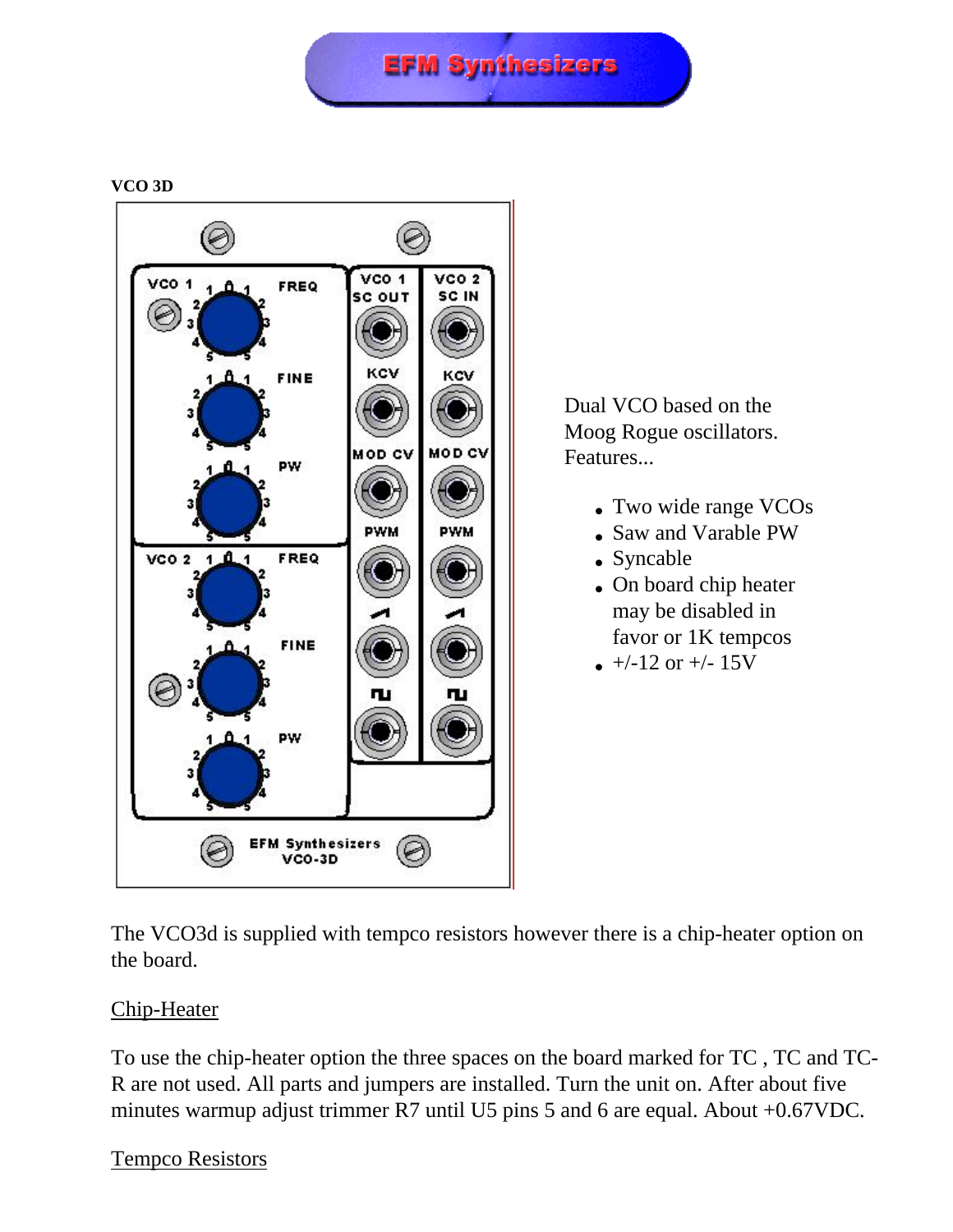To use the tempco option the three spaces on the board marked for TC , TC and TC-R are used.

Unused or changed parts

- Install (2) 1K tempco resistors for the spaces marked TC. Leave enough slack on the leads so that they can be placed in contact with the top U1. Use a little heat sink compound to insure good thermal contact.
- Install a 1K resistor for TC-R
- Omit R6, R40, R41, R42, R43, T-7
- Change R44 from 33-ohm to 10K
- Remove the tiny jumper to the left of TC-R that connects U1 pin-14 to  $+V$
- Jump  $C8$  (.01 $\mu$ F)

## Setup

You will need a way to generate keyboard control voltage, a tuning refernace, monitor amplifier and a way to mix the vco outputs into the amp.

- Hook the saw output of VCO1 up to the monitor amplifier
- Hook your 1v/Oct controller to KCV-VCO1 and KCV-VCO2
- Turn on the amp and make sure that it's turned down
- Apply power to the vco board
- Turn the amp up to a reasonable level
- Turn Freq and Fine controls for both VCOs to 12 o'clock.
- Play the middle octave on your controller. Usually C4-C5.
- Adjust  $T2$  until the VCO's middle C is close to the frequency of your referance keyboard.
- Play the C4-C5 octave and adjust T1 until the octave is correct.
- Play the higest octave on your keyboard and adjust T3 until the octave is correct
- Turn up the level on VCO2's output
- Play middle C and adjust T5 until the VCO's are close to the same frequency
- Turn the level on VCO1 down
- Play the C4-C5 octave and adjust T4 until the octave is correct.
- Play the higest octave on your keyboard and adjust T6 until the octave is correct
- Turn up the level on VCO1 to balance the ocillators outputs adjust VCO2 to match VCO1 as close as possable while checking your tuning referance.
- Wait for a while and do it all again to tighten thing up.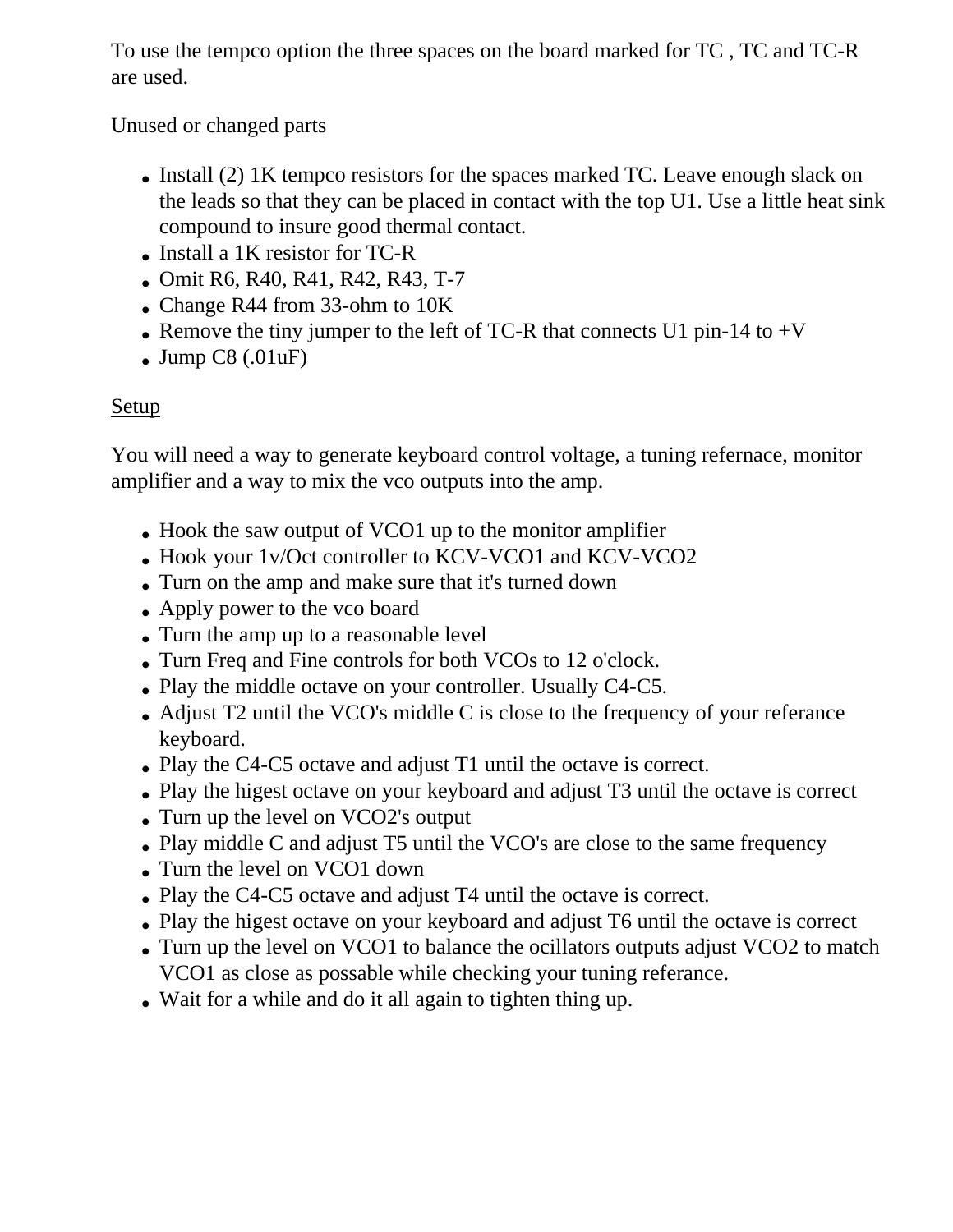

| <b>Full Parts Kit</b>            |                |                         |
|----------------------------------|----------------|-------------------------|
| C1, C2,                          | 0.1            | 2                       |
| C3, C5, C7, C8                   | 0.01           | $\overline{4}$          |
| C4, C6                           | 100p           | $\overline{2}$          |
| R1, R20                          | 22K            | $\overline{c}$          |
| R2,R19,R21,R25,R13,R14,R16       |                |                         |
| R18,R21,R32,R33,R35,R37,R40      | 100K           | 14                      |
| R3, R22                          | 330K           | $\overline{\mathbf{c}}$ |
| R5, R24, R42                     | 47K            | 3                       |
| R6,R25                           | 1K             | 3                       |
| R, R267                          | 1K             | $\overline{2}$          |
| R8, R27, R43                     | 4.7K           | 3                       |
| R9,R11,R12,R15,R28,R30,R31,R34   | 10K            | 8                       |
| R <sub>10</sub> ,R <sub>29</sub> | 20K            | $\overline{c}$          |
| R17, R36                         | 2.2K           | $\overline{2}$          |
| R4, R23, R39                     | 1 <sub>M</sub> | $\overline{3}$          |
| R41                              | 3K             | 1                       |
| R42                              | 51K            | $\mathbf{1}$            |
| R44                              | 33             | 1                       |
| D1                               | 1N914          | $\mathbf{1}$            |
| Q1,Q2                            | 2N3906         | $\overline{2}$          |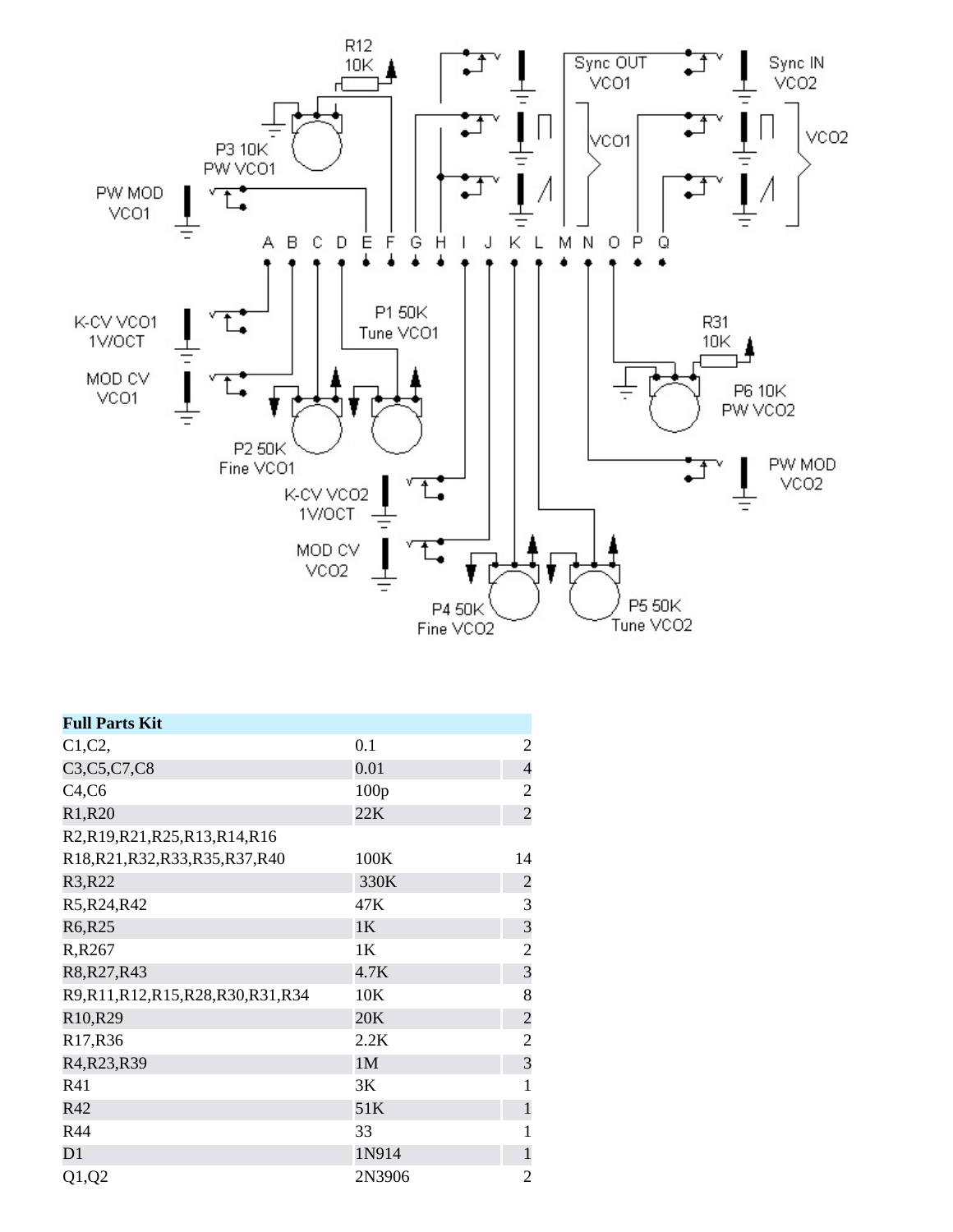| U <sub>1</sub>         | LM3046       |                |
|------------------------|--------------|----------------|
| U2, U3, U4, U5         | <b>TLO72</b> | 4              |
| PC-Board               |              |                |
| <b>Small Parts Kit</b> |              |                |
| P1,P3                  | 50K          | 6              |
| Knobs                  |              | 6              |
| T4,T6                  | 10K          | 4              |
| T1, T3, T2, T5         | 50K          | $\overline{2}$ |
| 1/8 PHONE              |              | 12             |
| L-Bracket              |              | $\overline{2}$ |
| <b>Power Connector</b> |              |                |
| 8 pin                  |              | $\overline{4}$ |
| 14 pin                 |              | 2              |
| Panel                  |              |                |
| Overlay                | Overlay      |                |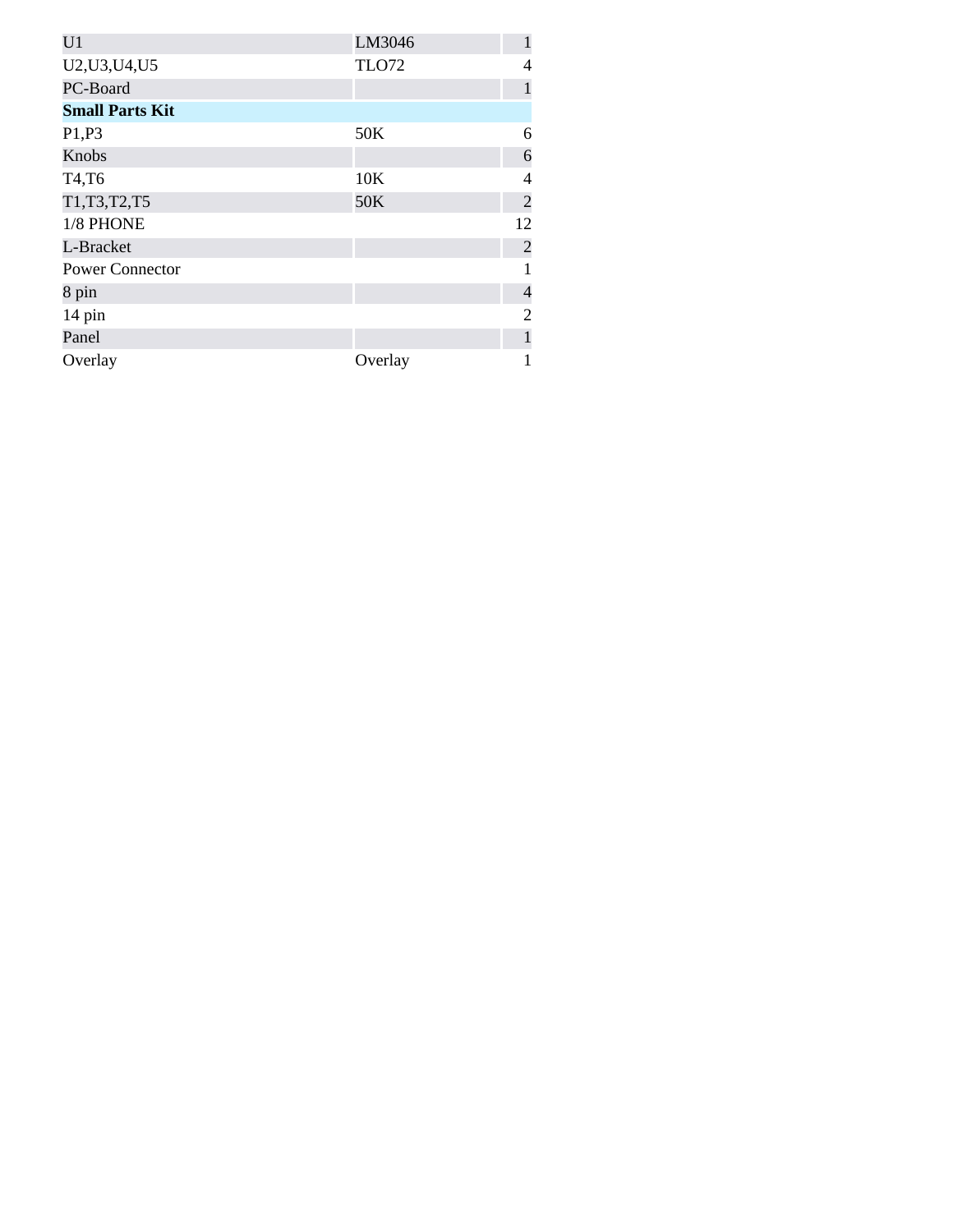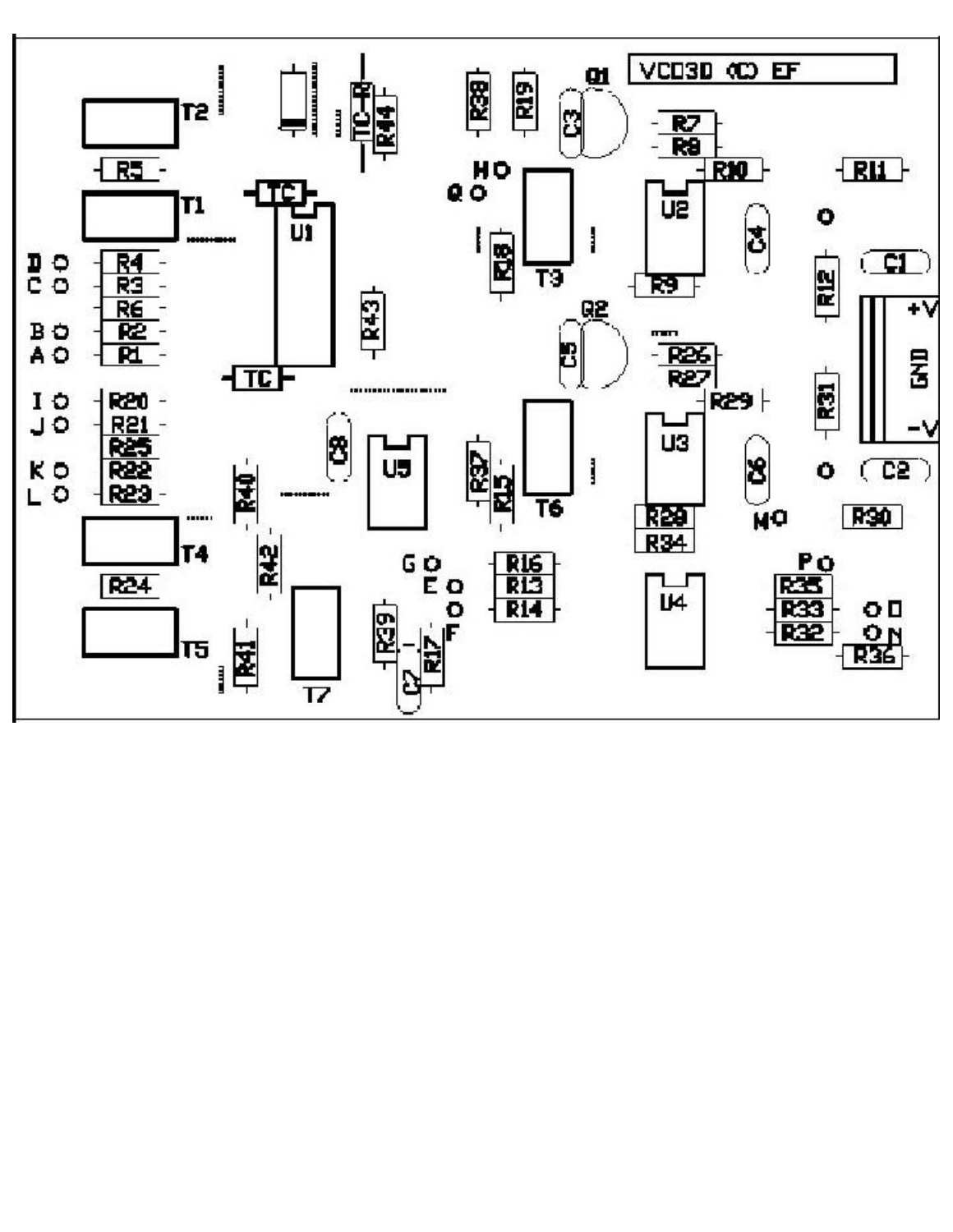